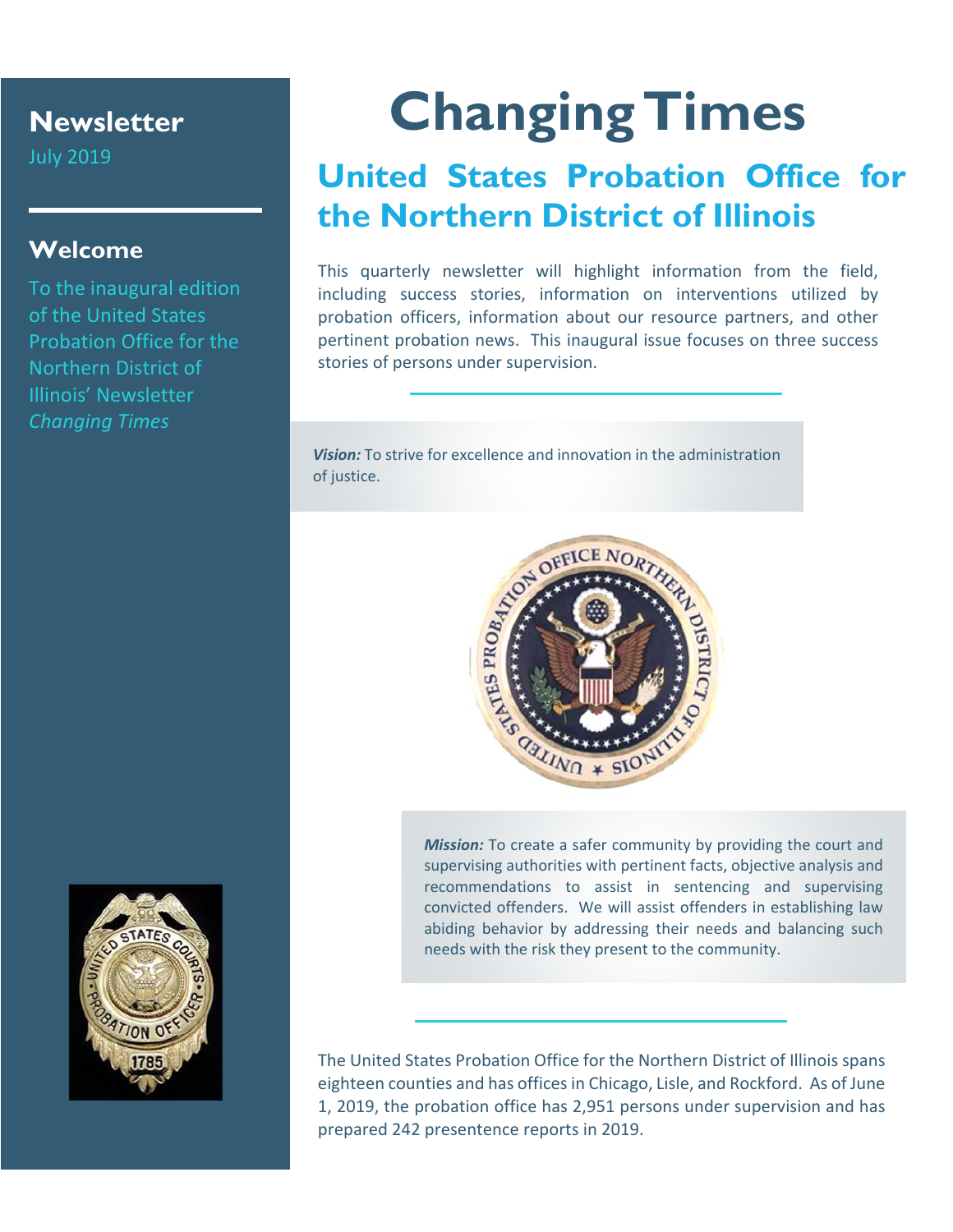# **Making Changes**

"I am proud to have worked with Mr. A through his struggles and successes and I feel hopeful that he will continue on this positive path for himself, his wife, and his daughter."

Supervising Probation Officer

### **Reducing Risks**

After serving a 26-month term of imprisonment for a drug-related offense, Mr. A was required to serve a four‐year term of supervised release, which was overseen by the United States Probation Office for the Northern District of Illinois. Mr. A was found to be of lower risk but was also found to face risk factors involving his cognitions, social networks, education, employment, mental health, and controlled substance use. The assigned United States Probation Officer (USPO) worked with Mr. A to identify and make changes to Mr. A's thinking errors, diagnose and treat multiple mental health disorders, diagnose and treat a substance use disorder, and improve upon Mr. A's social support network. Through implementation of substance abuse treatment, mental health treatment, medication monitoring, use of a strategy to improve cognitions, and identification of career goals, Mr. A made substantial improvements to his life and became a clear success story. In the words of the assigned USPO, the reduction in risk posed to and by Mr. A "is a testament to how hard he worked to make necessary changes through the course of the last four years." Mr. A was married, learned to address the aforementioned risk factors, and secured employment that led to a position as a trade foreman. The assigned USPO wrote, "I am proud to have worked with Mr. A through his struggles and successes and I feel hopeful that he will continue on this positive path for himself, his wife, and his daughter."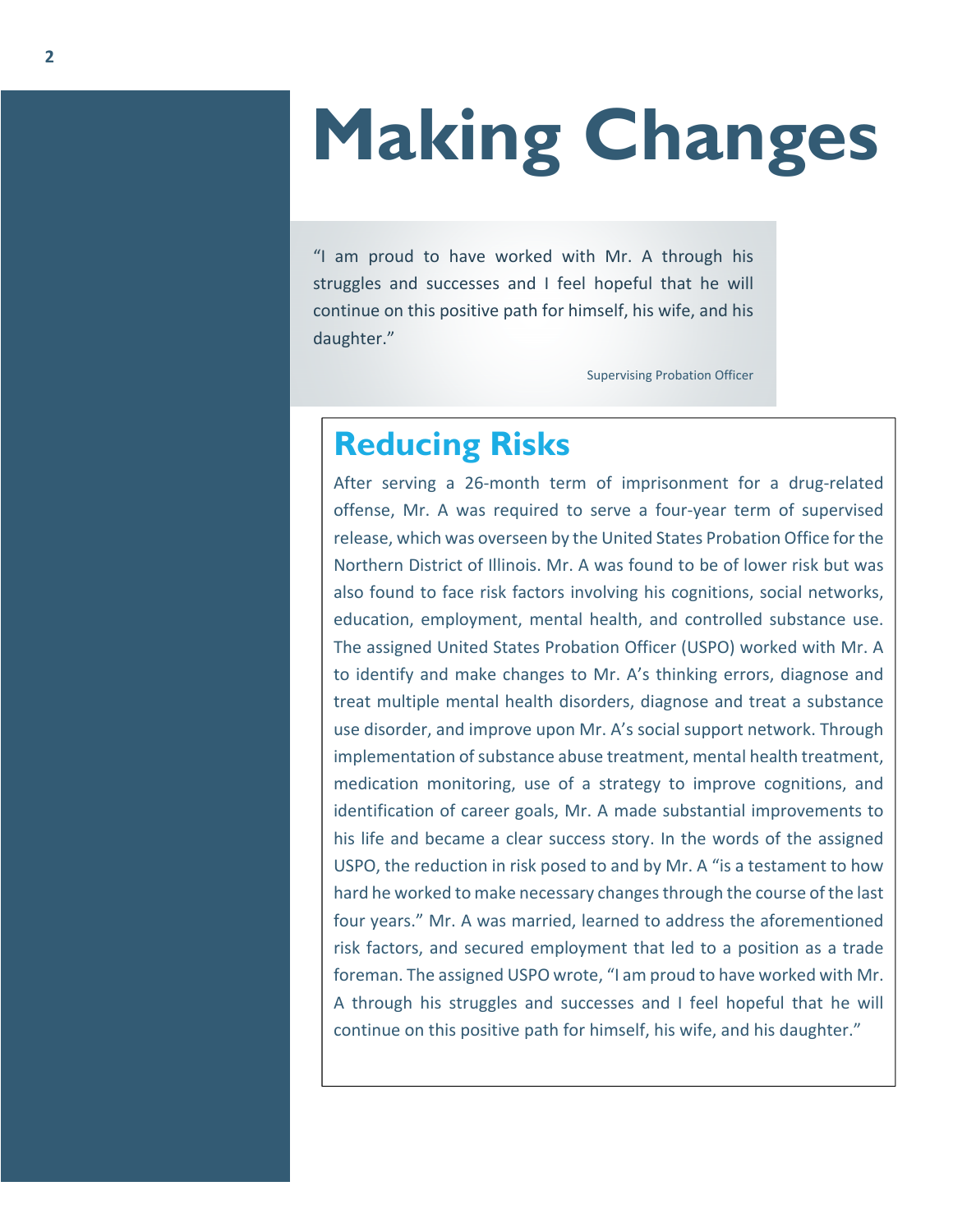"One of the most rewarding experiences for any probation officer is to see a person under supervision utilizing lessons they learn from the officer in real‐life situations and realizing the benefits of new life approaches."

## **Intervention: The Cognitive-Behavioral Model**

One of the many ways in which United States Probation Officers train to work with persons under supervision is to discuss and practice meaningful ways of interacting with the persons with the goal of changing the persons' thought patterns, social networks, employment and substance use. One of the most rewarding experiences for any probation officer is to see a person under supervision utilizing lessons they learn from the officer in real-life situations and realizing the benefits of new life approaches. Recently, a supervisory officer had a conversation with Ms. B that highlighted just such an instance. Ms. B had recollected a correctional exercise in which she had participated with her assigned probation officer which was useful in learning about the most adaptive ways to treat other people and how to allow others to treat her. Though Ms. B had a criminal history including some violent acts, Ms. B described a recent argument she had with her partner that was handled in a much more appropriate way, devoid of any escalation into violence. Ms. B described the feelings she had during the argument and the way in which the aforesaid exercise assisted her in resolving the argument in a way of which she could be proud. In describing this encounter, the supervisor wrote "Change takes time and requires a lot of hard work, like the work the probation officer utilized to help Ms. B." The supervisor further wrote, "Thanks to officers like (the assigned probation officer) Ms. B has been given tools to help her change her thinking and improve her life."